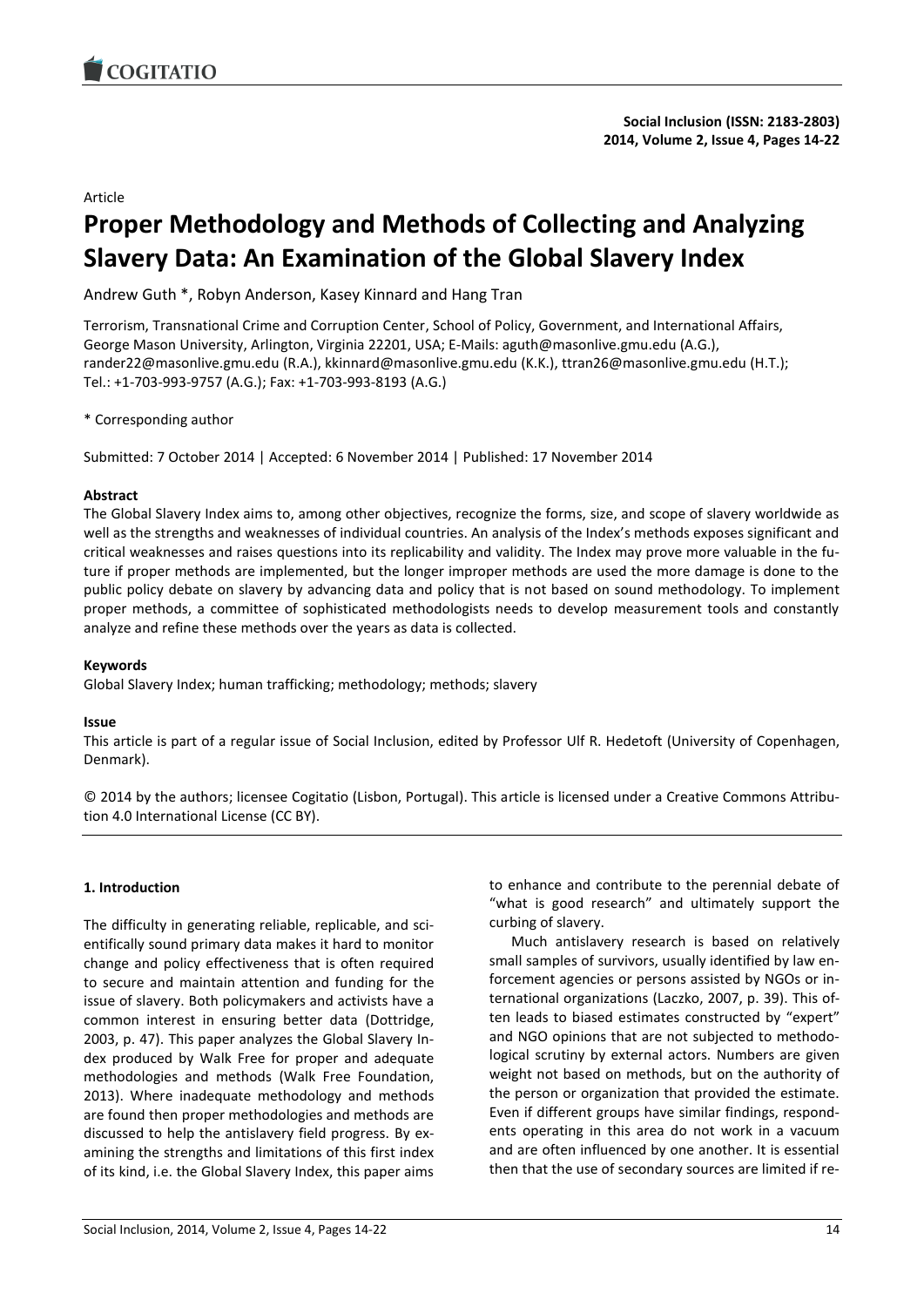liable findings are to emerge. Instead, the focus should be on primary data collection and analysis. The Index's goal to collect primary data is admirable and will take enormous amounts of resources, but this was not done in the initial Index and needs doing in the future if the Index is to enjoy credibility.

The Index is a quantitative study using three weighted factors of estimated prevalence (95%), in- and out-migration (2.5%), and child marriage (2.5%) to reach an estimate that 29.8m people are currently living in modern slavery. How these figures are constructed for each country is unclear from the information given in the Index and the estimate is significantly higher than the well-accepted estimate of 20.9m people by the International Labour Organization (ILO) (2012). However, the critique of the Index is not meant to diminish the efforts put forth by Walk Free, but to point out areas that must be strengthened for the Index to be used to help accomplish the goal of reducing contemporary slavery.

Slavery target populations are often difficult to collect from, due to their hidden nature and often lack of cooperation with data collectors. One of the most significant challenges in slavery research is the quantification of victims who are often latent either because traffickers hide them from view or because rescued victims seek anonymity to prevent further victimization. The reasons for not cooperating vary (e.g. stigma, fear), but the results are often the same, i.e. unreliable data. Perhaps the most important aspects of collecting data from these target populations is ensuring that the methodology and methods are explicit, as well as making clear the extent to which the sample is and is not representative. The Index is inadequate in these and other aspects.

# **2. Methodology**

The Index states multiple objectives including: being a tool to understand all forms of slavery in size and scope, recognition of country strengths and weaknesses, development of country policy, evaluation of the progress of policies and programs, and identification of how individuals enter into slavery (Walk Free Foundation, 2013, pp. 10-11). Accomplishing these objectives requires proper methodology and while methodological divisions are profound, proper methodology has suitable definitions; encourages validity, reliability, and accurate measurements and findings; discourages guesses; organizes the study; and allows for replicability and validating.

Proper methodology is called into question from the beginning pages of the Index. The term "main prevalence factor" is defined in multiple ways. The Executive Summary defines the main prevalence factor as the "estimated prevalence of modern slavery by population" (Walk Free Foundation, 2013). The Index later defines the main prevalence factor as "a composite estimate of the number of people in slavery in each country" (Walk Free Foundation, 2013, p. 11). The Index later defines the main prevalence factor in the methodology section as the "estimated prevalence of modern slavery in each country" (Walk Free Foundation, 2013, p. 110).

In addition to definitions being inconsistent and used indiscriminately throughout the Index, methodological issues are compounded by the difference between "composite estimate" and "estimate" and the fact that they are two different concepts. A composite estimate is a statistical estimation using multiple data sources, while an estimate is a judgment or approximation—an estimate has more potential for bias and or inaccuracies. The Index suggests that research teams and experts are used in certain countries. This evokes an image of an estimate being made by the research team or expert. The Index is not clear when "estimates" are used and when "composite estimates" are used or how they are constructed. Furthermore, there is no discussion of how the participating countries and the associated data collection address the hidden nature of slavery, participation reluctance, and potential slavery stigmatization in each country.

The Index admits that its estimates have flaws, but base the flaws on everything except its own methods, i.e., the Index suggests the flaws are based in the hidden nature of slavery and flaws already embedded in the other works used (i.e., in the secondary source and survey data) (Walk Free Foundation, 2013, pp. 111- 112). While these are important to note as possible causes of error, the Index does not mention or properly discuss that the entire Index is *not* grounded in scientific method; that only seven countries have survey data that is based on only four sources and is used to extrapolate data for 155 other countries; the secondary sources and which countries the secondary sources are used in; which surveys are used, how they are used, for which countries they are used; how figures are calculated and used; the composition of the research team(s), how research teams perform their analysis or extrapolations, or a general account of the qualifications and quantity of experts used; which countries used which methods; the criteria used in choosing how countries were placed in the various ordinal categories; the variables used; or how countries were ultimately grouped for extrapolation or the criteria used for extrapolation for each country. Additionally, the Index gives the initial impression that it already performed primary data collection itself, when it did not. Its first year of primary data collection is in 2014 not 2013 when the original Index was published.

Also, a lack of attention appears to plague the Index. Correlation scatterplots have mislabeled horizontal axis (compare Human Development Index and Access to Financial Services sub-labels). There is a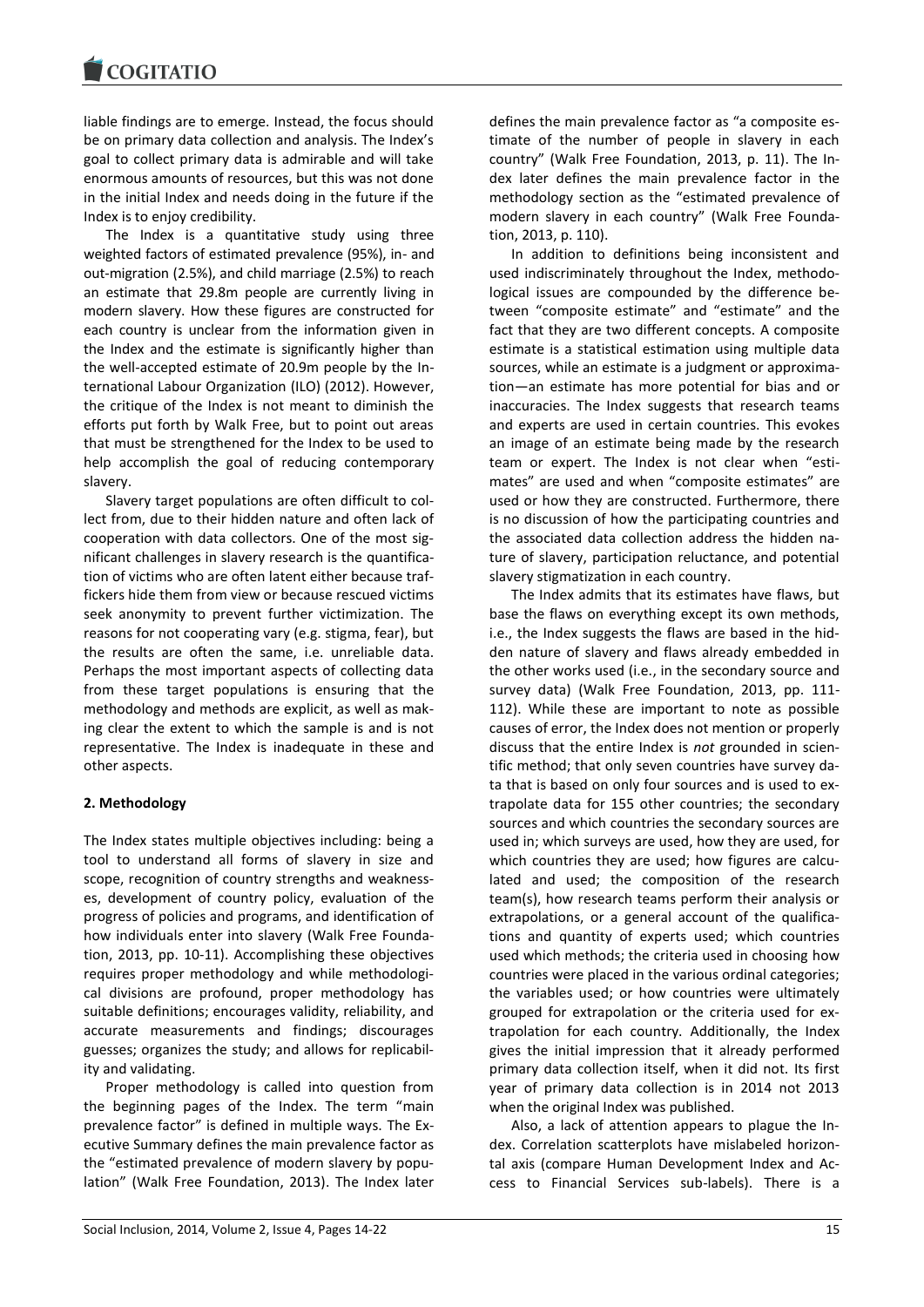presence of incomplete or at least confusing numbered horizontal axis (see Access to Financial Services where from left to right the axis numbers read 02, 55, 07, 5, 100); there are negative relationships indicated where it appears positive (see Access to Financial Services) or at the very least is not visually represented well (Walk Free Foundation, 2013, pp. 104-107). Furthermore, the Index performs correlations on four of 33 variables, but does not explain why these four were chosen or what other findings were discovered through performed correlations with the other variables not mentioned (Walk Free Foundation, 2013, pp. 104-107, 114-115). If calculations were performed with the other variables, then it needs discussing or, at a minimum, the Index should include a statement as to why the authors chose not to include the other variables.

Acknowledging difficulties in measurement or flaws in the data does not give license to produce estimates that are not testable by other researchers. Because of these factors and others, the Index cannot be validated or replicated and without providing means to confirm and test research measurements, the creators of the Index are engaged in producing propaganda rather than social science (Steinfatt, 2002).

# **3. Defining Target Populations**

Explicit and proper identification and expression of a target population lies at the foundation of constructing valid primary data (Tyldum, 2010, pp. 2-3). The Index's target population includes current victims in "all forms of modern slavery" within 162 countries. Additionally, a second part of the Index investigates individuals at-risk of slavery in those countries. The Index (Walk Free Foundation, 2013) uses the following definition of slavery:

Slavery is the possession and control of a person in such a way as to significantly deprive that person of his or her individual liberty, with the intent of exploiting that person through their use, management, profit, transfer or disposal. Usually this exercise will be achieved through means such as violence or threats of violence, deception and/or coercion. (p. 11)

The definition is constructed using several internationally accepted definitions of slavery, human trafficking, forced labor, child labor, and domestic work from the League of Nations, United Nations, International Labour Organization, and the Council of Europe (Walk Free Foundation, 2013, p. 2).

However, the Index does not adequately explain how their newly constructed definition is superior to others already in use. It claims that other definitions are legally complex, have existing debates on how they "overlap or should be reconciled," and are used differently by various countries (Walk Free Foundation,

2013, p. 11). For example, the League of Nations (1926, art. 1) and the United Nations (1956, art. 7) define slavery as:

- (1) Slavery is the status or condition of a person over whom any or all of the powers attaching to the right of ownership are exercised.
- (2) The slave trade includes all acts involved in the capture, acquisition or disposal of a person with intent to reduce him to slavery; all acts involved in the acquisition of a slave with a view to selling or exchanging him; all acts of disposal by sale or exchange of a slave acquired with a view to being sold or exchanged, and, in general, every act of trade or transport in slaves.

Comparing this already established definition with the Index's new definition shows no material difference either theoretically or operationally. Both definitions are equally complex, have similar characteristics for debates on how they overlap and should be reconciled with other definitions, and are used differently by various countries. If one is going to construct and enter a new definition into an already congested arena, then it should explicitly and thoroughly explain how the new definition is superior to all others. If not, then it simply packs another definition into an already overcrowded debate.

Furthermore, it is not clear where the Index's definition is used in the study. First, the "primary" data appears to come from other organizations' studies that were performed prior to construction of the Index. So, it is unclear how the Index is defining the term primary data as it does not appear that the Index collected the data first-hand. For instance, the data from Haiti was collected by the Pan American Development Foundation and USAID in 2009, not from Walk Free in 2013 (Pan American Development Foundation & USAID, 2009; Walk Free Foundation, 2013, p. 111). The definitions used in the Haiti report are attributed to the US Trafficking Victims Protection Act (TVPA) and UN Conventions (Pan American Development Foundation & USAID, 2009, pp. 12-13; United Nations, 2000a, 2000c; US Congress, 2000). The Index's definition is not used in the collection of "primary" data.

Second, the Index extrapolates data from countries that had primary source data collection performed. Once again, it is not clear how the Index uses its newly formed definition. The organizations that performed primary source data collection used definitions other than the Index's definition.

Third, the Index's secondary data does not use the Index's definition. The Index does not disclose what secondary sources were used so a proper review of the secondary data sources is not possible. However, for India's assessment, the Index gives the example of the US State Department Country Reports on Human Rights Practices as being used as a secondary source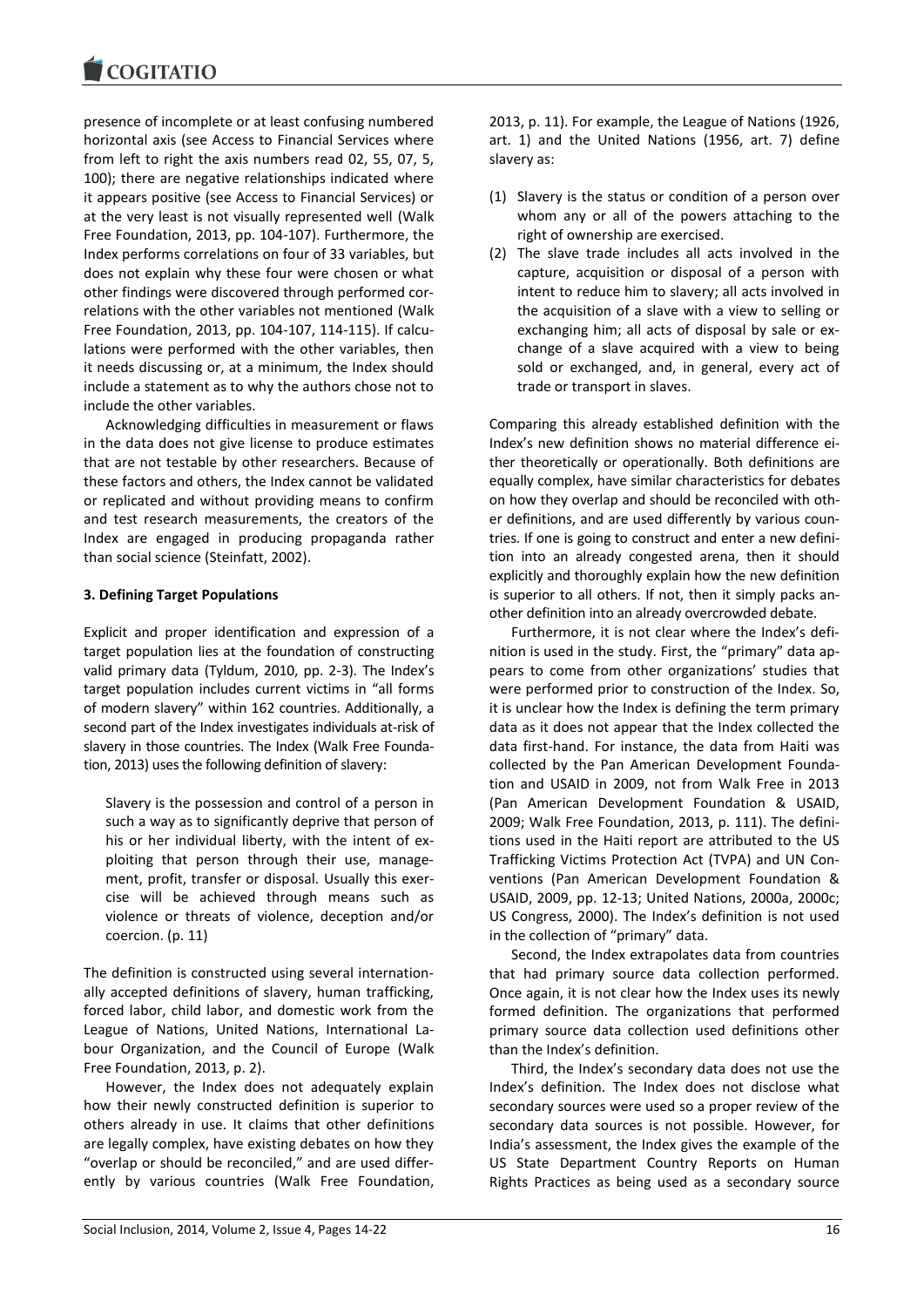(Walk Free Foundation, 2013, p. 110). The State Department Country Report states that human trafficking is used as an umbrella term for slavery and that "the United States government considers trafficking in persons to include all of the criminal conduct involved in forced labor and sex trafficking, essentially the conduct involved in reducing or holding someone in compelled service" (Patterson, 2012; US State Department, 2014). It then attributes its official definitions to the TVPA and states that these are consistent with the definitions found in the United Nations Protocol to Prevent, Suppress and Punish Trafficking in Persons, Especially Women and Children (Palermo Protocol) (United Nations, 2000b; US Congress, 2000; US State Department, 2014).

This only establishes the definition used by the US State Department in the Index's Country Reports. However, within each country report, numerous other organizations are referenced that use other definitions of slavery, for example the India report references the Asian Centre for Human Rights, India's Ministry of Labor and Employment, and others (Asian Centre for Human Rights, 2013; UNICEF, 2013; United Nations, 1948; US State Department, 2013). This example accounts for only a fragment of one secondary source used in one country and demonstrates how many different definitions are applied to each country in the Index. The one definition that is surely not used in the secondary sources is the definition constructed by the Index. It is then perplexing why the Index constructed its own definition, how its definition is used in its own study, or how it contributes to the understanding of slavery. The problem with using numerous definitions, especially in the case of comparing countries, is that without using the same definition within and crosscountry the study becomes invalid.

# **4. Data Analysis**

# *4.1. Constructing the Global Slavery Index*

The Index is constructed using the three weighted factors of estimated prevalence (95%), in- and outmigration (2.5%), and child marriage (2.5%). How these figures are constructed for each country is unclear and there is no discussion on why the Index chooses these percentages. However, the Index does mention that while the prevalence factor represents 95% of the weight in the Index it is also the "weakest, most approximate, measure" (Walk Free Foundation, 2013, p. 11). The first factor of estimated prevalence has four different described methods in which it is constructed in the Index. First, the Index states:

The data that underlies the Index was not collected specifically for the preparation of the Index but some of the data (notably the estimates of prevalence by country) had been compiled and estimated by the index's author, Kevin Bales, with Free the Slaves, prior to this index (Walk Free Foundation, 2013, p. 120).

This account contends that Bales estimated the slavery prevalence for each country prior to the Index. The problem with this account is that it appears discredited by the following three methods discussed, and does not discuss how Bales' performed his analysis.

Second, the Index states that a country's slavery prevalence is constructed using survey data previously collected by other researchers and organizations. Seven of the 162 countries in the Index had prior survey data collected on their slavery prevalence: Belarus, Bulgaria, Haiti, Moldova, Niger, Romania, and Ukraine. The data was collected through four studies: ILO study on Moldova; ILO study on Niger; Pan American Development Foundation and USAID study on Haiti; and Pennington et al. on Belarus, Bulgaria, Moldova, Romania, and Ukraine (Walk Free Foundation, 2013, p. 111). From these studies, the slavery prevalence for each of the seven countries was constructed for the Index. For example, the Pennington et al. survey estimated 115,662 individuals were trafficked in Ukraine in 2006 (Pennington, Ball, Hampton, & Soulakova, 2009, p. 130). Using this estimate and the population of 46,710,816, Pennington et al. (2009) calculated a slavery prevalence for Ukraine of 0.002476129. Using this slavery prevalence the Slavery Index adjusts the 2006 number from 115,662 down to 112,895 for 2013 due to a drop in Ukraine's population from 46,710,816 to 45,593,300. For these seven countries, this is the method used to estimate the slavery prevalence and number of trafficked victims.

Unfortunately, the Index fails to thoroughly analyze or discuss these four studies. The Index does not discuss the studies' data limitations, what survey data may be inflated or deflated, or the surveys' rational behind the inflation or deflation. These are essential aspects in ensuring validity when using other data to construct new data. The Index's methodology section briefly mentions that it uses survey data but does not state in the main text which surveys are used, how they are used, or for which countries (Walk Free Foundation, 2013, p. 111). Instead, four studies are mentioned in the footnotes of the methodology section leaving the reader to assume these are the four studies used in the Index.

For instance, the Pennington et al. (2009) study is minimally discussed to demonstrate how the Index uses the survey data, but does not go into detail. It shows that the Pennington et al. (2009) study estimated trafficking victims at 115,662. The Index then states that it created a confidence range for the estimate of 110,000 to 120,000. It does not explain why it uses this range, how the range was calculated, that it readjusted the estimate down to 112,895 victims, how it readjusted the estimate down to 112,895 victims, that it calculat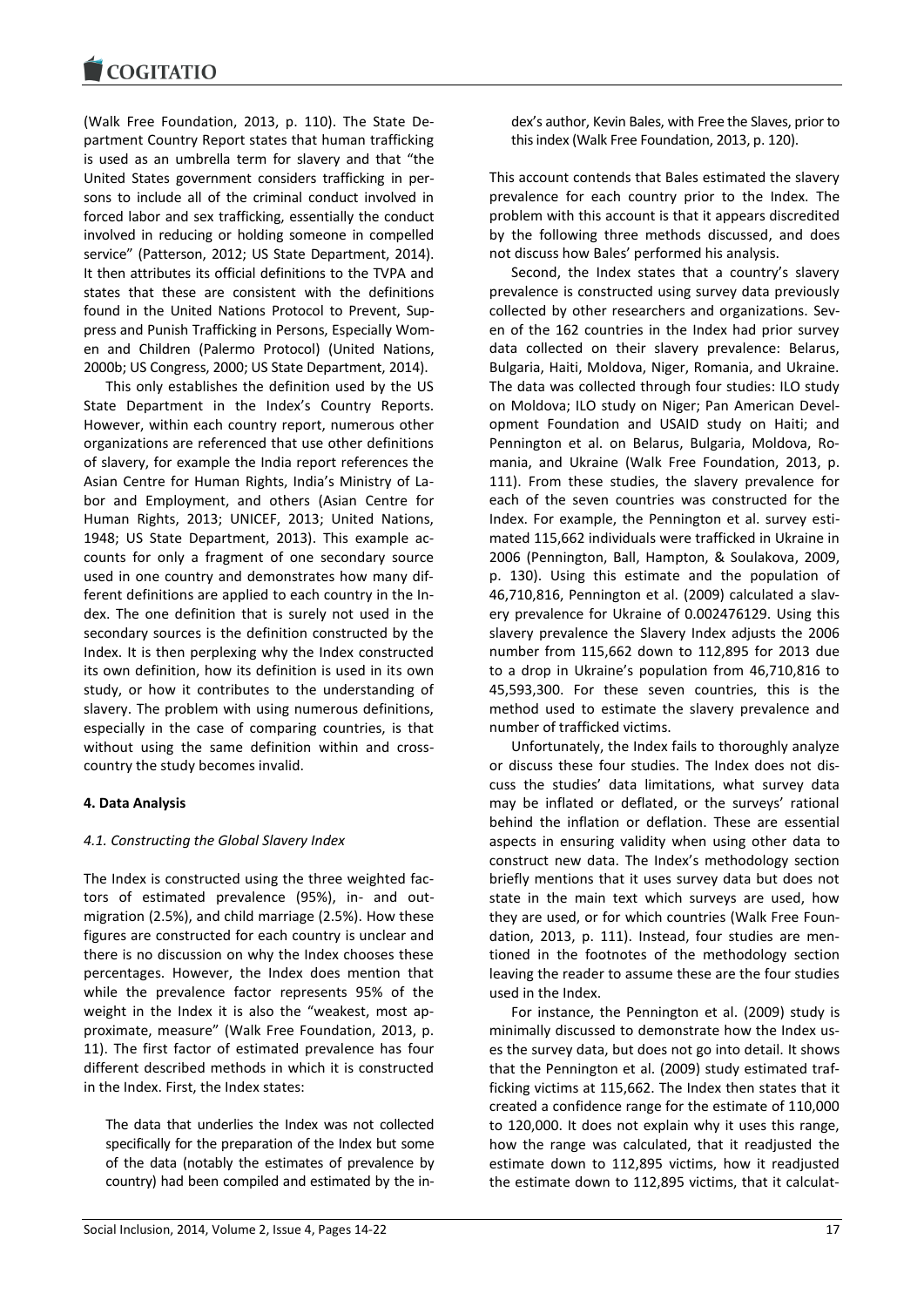ed a new range of 107,250 to 118,540, or how these numbers are used. One may assume that the Index used a 95% confidence interval to determine the range of 110,000 to 120,000, but it is significant that the Pennington et al. study calculated its own 95% confidence interval for the same figure at between 53,512 to 177,813 (Pennington et al., 2009, p. 130).

Third, the Index states a country's slavery prevalence is extrapolated from the four studies. The Index states:

Because [representative sample data] information does not exist for many countries, the Index uses representative sample data to statistically extrapolate the prevalence of modern slavery for select countries that have not yet had random sample surveys. As only a limited number of representative surveys have been conducted, it was necessary to try to group the 162 countries so that the ratio of prevalence that is most relevant could be applied. To do this, a country-by-country assessment was made based on commonalities between the survey countries and the remaining countries on such factors as GDP, levels of in- and out-migration, levels of conflict and stability. The aim was to use both statistical comparisons where available and expert knowledge to group countries along the hypothesized range of prevalence proportions (Walk Free Foundation, 2013, p. 111).

This contends that survey data collected in "a limited number" of countries is used to extrapolate the slavery prevalence of other countries. The Index never explicitly states the number of countries where survey data collection was performed and extrapolated. The seven countries mentioned previously are simply thought to be the only ones used in the Index due to the footnotes. The Index also gives the impression that Walk Free performed primary data collection. It is not clear that Walk Free performed *no* primary data collection for the Index, unless one really gets into the methodology section—including the footnotes of the section. This suggests that up to 155 countries' slavery prevalence were extrapolated from four data sources used to describe seven countries.

These 155 countries were matched with one of the seven countries using statistical comparisons such as GDP, levels of in- and out-migration, levels of conflict, and stability—as well as expert knowledge (Walk Free Foundation, 2013, p. 111). Probing these examples raises several questions on the origins of the variable data. It is not clear where the "level of conflict" variable data originates. There is no variable in the codebook labeled "level of conflict" or "conflict." There is a "Peace Index" variable that may have been used, but this is simply a guess as it is not explained in the report (Institute for Economics & Peace, 2013). It is not clear where the "stability" data originates as there is no variable in the codebook labeled "stability." There is a "Political instability" variable and a "State Stability" variable, either or both of which could have been used, but this is simply a guess as it is not explained in the report (Walk Free Foundation, 2013, p. 111).

Fourth, the Index states that secondary sources are used to construct a country's slavery prevalence when survey data and extrapolation are not possible (Walk Free Foundation, 2013, p. 113). The Index states:

From the information gathered from secondary sources and analysis by the research team, an estimate was made of the prevalence of slavery in each of the 162 countries. These estimates were then presented to experts with personal knowledge of a country, a region, or an industry, often with a promise of anonymity. They compared the information that had been collected with their own knowledge and suggested which points might be exaggerations, which might be under- or overestimates, and which might be indicative of social reality (Walk Free Foundation, 2013, p. 110).

This contends that secondary source data was collected by a research team and used to create the slavery prevalence for all 162 countries in the Index. There is no mention of the composition of the research team or how the team performed its analysis. Estimates are then presented to experts to adjust the slavery prevalence. The experts are given anonymity, which is a completely acceptable practice, but the Index does not give a general account of how individuals are determined to be experts (e.g. academic, government employee, NGO worker) or the number of experts consulted. Just because an individual worked on the issue of slavery for a lengthy period, does not necessarily make them an expert on the prevalence or magnitude of slavery (Steinfatt, Baker, & Beesey, 2002, p. 3). Without a scientific study, experts are simply giving guesses and the "average of a set of wild guesses is simply an average wild guess" (Steinfatt et al., 2002, p. 2).

Additionally, it is difficult to discover which countries were used in which method. In some places in the Index it suggests that survey data was used for seven countries, extrapolation was used for 155 countries, and secondary data was used for 162 countries (Walk Free Foundation, 2013, pp. 110-111). This is contradictory unless another method was used that incorporated primary collected data, secondary data, and extrapolation. Other places in the Index suggest that survey data was used for seven countries, extrapolation for all others possible countries, and secondary data only for countries that cannot utilize survey data or extrapolation (Walk Free Foundation, 2013, p. 113). There is no list explaining which country used which method.

The other two weighted factors of the Index are Inand Out-Migration and Child Marriage. The in- and out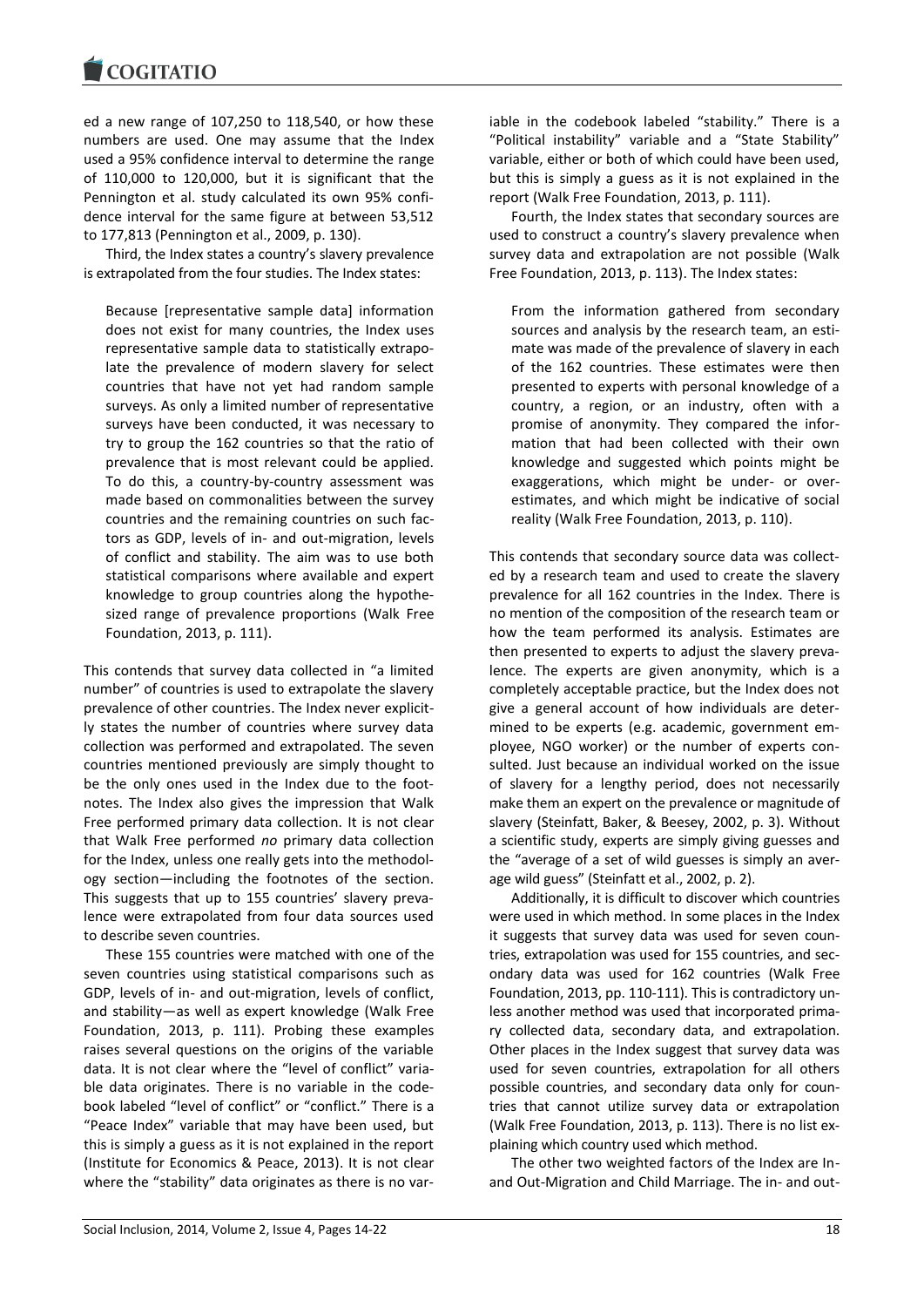migration data comes from the US Department of State Trafficking in Persons Report 2013 where the data was "extracted by the research team and coded on an ordinal scale of 1−4 (where 1 reflects low levels of cross border human trafficking and 4 reflects high levels of cross border human trafficking)" (Walk Free Foundation, 2013, p. 113 and Codebook). The child marriage data comes from UNICEF and similarly extracted and coded into a 1–5 ordinal scale where 1 reflects low levels of child marriage and 5 high levels. However, the Index does not discuss the makeup of the research teams or the criteria used for converting the State Department's and UNICEF's data into the ordinal scales. In other words, there is no description of how a country is defined as a 1 instead of a 2, 3, 4, or 5 and therefore the measurements have no meaning and are not replicable.

# *4.2. Ranking of Risk*

Ranking of Risk in the Index is a meta-analysis of 33 variables that are compiled into five separate dimensions. There is very little discussion of how the variables and dimensions are chosen other than to state the 33 variables are comprised of "sources external to the Global Slavery Index and were selected by the research team, on the basis of statistical testing of their relationship to the prevalence of modern slavery" (Walk Free Foundation, 2013, p. 114). The five dimensions are slavery policy (7 variables), human rights (7), development (9), state stability (7), and women's rights and discrimination (3) (Walk Free Foundation, 2013, pp. 114-115). Each variable is normalized and averaged to calculate each individual dimension score. All five dimension scores are then averaged to calculate the overall risk score (Walk Free Foundation, 2013, p. 115).

What the Index fails to realize or mention is that this method either intentionally or unintentionally weights some variables heavier than others. If all 33 variables were averaged together, then all would be equally weighted. However, for example, the development dimension consists of nine variables while the women's rights dimension consists of three variables. One the variables for the development dimension is *Access to Financial services.* This variable is first averaged with eight other variables to calculate the development dimension. In other words, the *Access to Financial services* makes up 1/9 of the development dimension. The development dimension is then averaged with the other four dimensions and therefore the development dimension makes up 1/5 of the overall risk score. So, the *Access to Financial services* makes up 1/9 of 1/5 of the overall risk score or 1/45 of the overall risk score.

Conversely, one the variables for the women's rights dimension is *Gender Gini coefficient.* This variable is first averaged with two other variables to calculate the women's rights dimension. In other words, the *Gender Gini coefficient* makes up 1/3 of the women's

rights dimension. The women's rights dimension is then averaged with the other four dimensions and therefore the women's rights development dimension makes up 1/5 of the overall risk score. So, the *Gender Gini coefficient* makes up 1/3 of 1/5 of the overall risk score or 1/15 of the overall risk score. Each of the three variables in the women's rights dimension is then weighted three times heavier than each of the nine variables in the development dimension. This may or may not be an issue, but the Index should address why some variables are weighted heavier than others.

# **5. Conclusions**

The formation and implementation of sound policy is not possible without sound data. The methodology and methods used in the Index are currently inadequate and therefore the Index cannot be validated or replicated. Furthermore, the publicity given to the Index is leading to the use of this poor data not only by popular culture and reputable magazines and news organizations (e.g. The New Yorker; New York Times; BBC), but also by academic journals and high level policy makers (e.g. former US Secretary of State Hilary Clinton; ex-British Prime Minister Tony Blair; Muhammad Yunus; Bill Gates) which can lead to inaccurate policy formulation and a compounding of harm (BBC, 2013; Datta & Bales, 2014, pp. 287-288; Nossiter, 2013; Okeowo, 2014; Walk Free Foundation, n.d.). It is a good objective of the Index to seek to perform primary data at the country level and then aggregate or disaggregate that data from the country level to regional and world levels, but the difficulty in estimating the size of a global problem is well known and is often exacerbated by pressures on researchers to produce numbers (even if it is beyond their means) in order to allocate funds and implement policy. Such figures generate swift action, but the potentially inaccurate figures may also generate equally inappropriate responses (Dottridge, 2003, p. 82). It is critical that researchers are honest with policymakers and funders about realistic expectations in research. Similarly, policymakers must respect those limitations with the understanding that focused, accurate, and limited data may better serve long-term goals. An important role for researchers and advocates is to make policymakers and funders realize that smaller numbers do not necessarily decrease the seriousness of the issue and that without insistence on validity and reliability, damage is often done to the overall cause if researchers lose credibility (Dottridge, 2003, p. 47).

Researchers can prevent their work from contributing to ineffective policy by strictly defining what they are studying. Since much funding is distributed based on the size of a problem, there is a temptation to include all facets of slavery in one index. Broad statements and large numbers appear helpful in gaining resources and attention for the issue; however, there are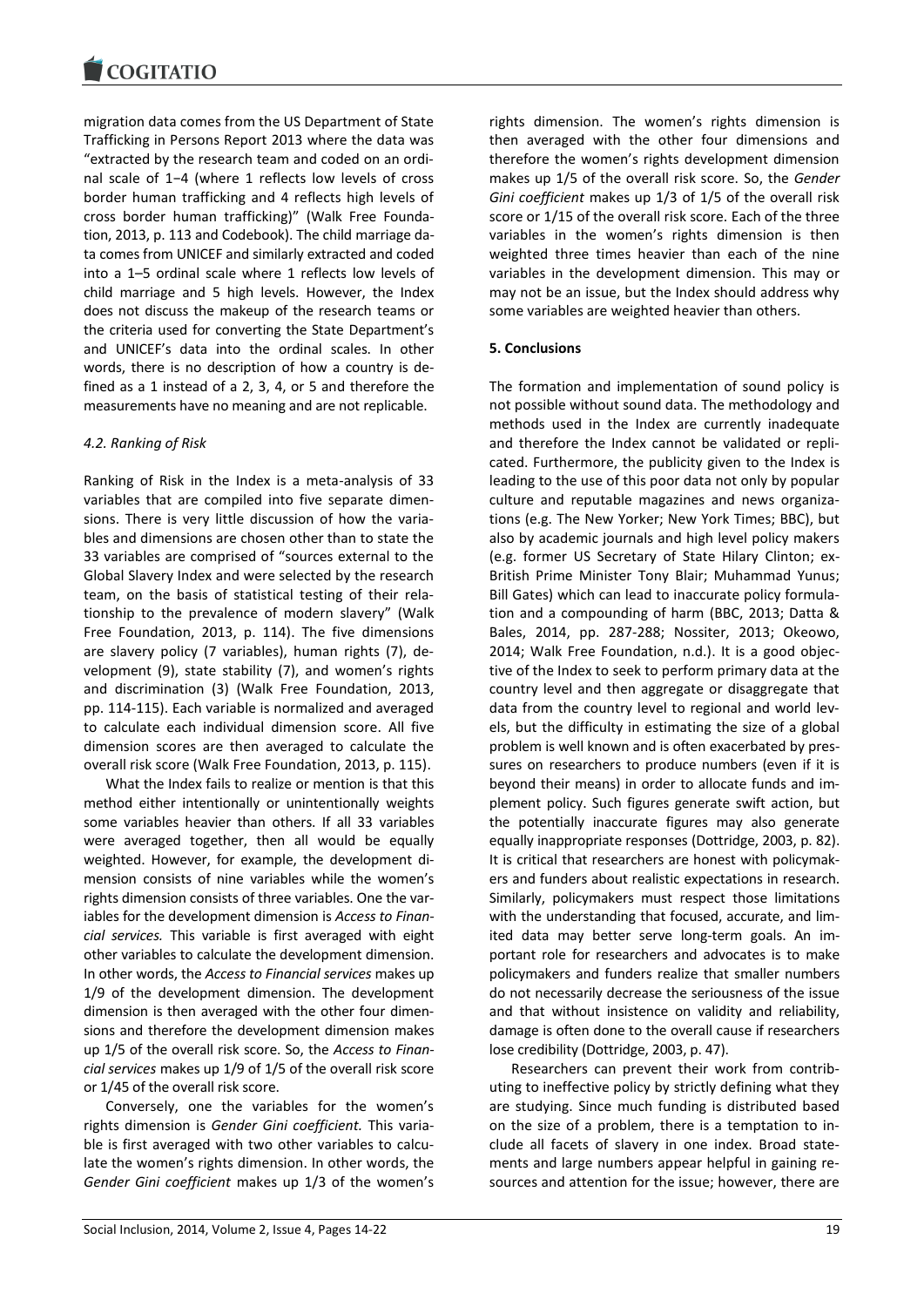risks associated with overly broad definitions. Broad definitions may overwhelm donors with the size of the problem or impose donor fatigue in addressing a widespread and varied problem (Tyldum, 2010, p. 8). Stigmatization of a country that is striving to address the problem, but has high rates of modern slavery, is another real danger with such definitions.

Effective creation and monitoring of antislavery policies requires more focused and disaggregated numbers. Worldwide estimates do little more than suggest that the issue is worth addressing, but the enormity of resources used to attempt such aggregates is more efficiently spent developing and monitoring targeted projects and policies. Focused and replicable studies that use similar definitions and methodologies more accurately examine patterns and trends and regional or national studies that are sector or theme based lead to more effective policies (Tyldum, 2010, p. 8).

While passions surrounding issues like slavery drive the desire to move quickly and attack the problem, insisting on rigorous data collection and analysis helps ensure that gains made through quick action are not lost in the long term to misunderstanding and ineffectual policies (Dottridge, 2003, p. 47). The Index may prove more valuable in the future *if* proper methodologies and methods are implemented in the coming year or years, but the longer improper methodologies and methods are used the more damage is done to the public policy debate on slavery by advancing data that is not based on sound methodology. To implement proper methodologies and methods, a committee of sophisticated methodologists should be established (similar to what Transparency International did) that develops measurement tools and constantly analyzes and refines these methodologies and methods over the years as data is collected.

Unfortunately, the Index's first attempt in constructing a global quantitative analysis may do more harm to its reputation than good. Instead of being completely transparent on what the Index performed and did not perform, much was left to assumption and interpretation. The difficulty to generate reliable, replicable, and scientifically sound primary data produces difficulty for monitoring change and policy effectiveness that is so often required to secure and maintain attention and funding. In the end, both policymakers who demand the unattainable and the activists who give into those demands have a role to play in improving policymaking to address slavery. Advocacy and raising awareness are crucial to garnering support and funding, but the work of advocates should not replace proper scientific analysis.

# **Acknowledgements**

The authors thank Dr. Louise Shelley for her advice and help.

# **Conflict of Interests**

The authors declare no conflict of interests.

# **References**

- Asian Centre for Human Rights. (2013). *India's child soldiers: Government defends officially designated terror groups' record on the recruitment of child soldiers before the UN Committee on the Rights of the Child*. New Delhi: Asian Centre for Human Rights.
- BBC. (2013, October 17). New global index exposes "modern slavery" worldwide. *BBC*. Retrieved from http://www.bbc.com/news/world-24560937
- Datta, M. N., & Bales, K. (2014). Slavery in Europe: Part 2, testing a predictive model. *Human Rights Quarterly*, *36*(2), 277-295. doi:10.1353/hrq.2014.0025
- Dottridge, M. (2003). *Deserving trust: Issues of accountability for human rights NGOs: Draft report for consultation*. Versoix, Switzerland: International Council on Human Rights Policy.
- International Labour Organization (ILO). (2012). *ILO global estimate of forced labour: Results and methodology*. Geneva: ILO. Retrieved from http://www. ilo.org/public/libdoc//ilo/2012/470349.pdf
- Institute for Economics & Peace. (2013). Global Peace Index 2013. Retrieved from http://www.visionof humanity.org/pdf/gpi/2013 Global Peace Index Report.pdf
- Laczko, F. (2007). Enhancing data collection and research on trafficking in persons. In E. U. Savona & S. Stefanizzi (Eds.), *Measuring human trafficking* (pp. 37-44). New York: Springer. Retrieved from http://link. springer.com/chapter/10.1007/0-387-68044-6\_5
- League of Nations. (1926). Slavery Convention. Retrieved from http://heinonlinebackup.com/hol-cgibin/get\_pdf.cgi?handle=hein.journals/wisint28&sec tion=12
- Nossiter, A. (2013, November 11). Mauritania confronts long legacy of slavery. *The New York Times*. Retrieved from http://www.nytimes.com/2013/11/ 12/world/africa/mauritania-confronts-long-legacyof-slavery.html?pagewanted=all&\_r=1&
- Okeowo, A. (2014, September 8). Freedom fighter: A slaving society and an abolitionist's crusade. *The New Yorker*. Retrieved from http://www.new yorker.com/magazine/2014/09/08/freedom-fighter
- Pan American Development Foundation, & USAID. (2009). *Lost childhoods in Haiti: Quantifying child trafficking, restaveks, and victims of violence*. Portau-Prince, Haiti: USAID. Retrieved from http://b. 3cdn.net/padf/d0b483e2777248284b\_mlbrz3lll.pdf
- Patterson, O. (2012). *Trafficking, gender and slavery: Past and present. The legal understanding of slavery: From the historical to the contemporary* (pp. 322-359). Oxford, UK: Oxford University Press.

Pennington, J. R., Ball, A. D., Hampton, R. D., & Sou-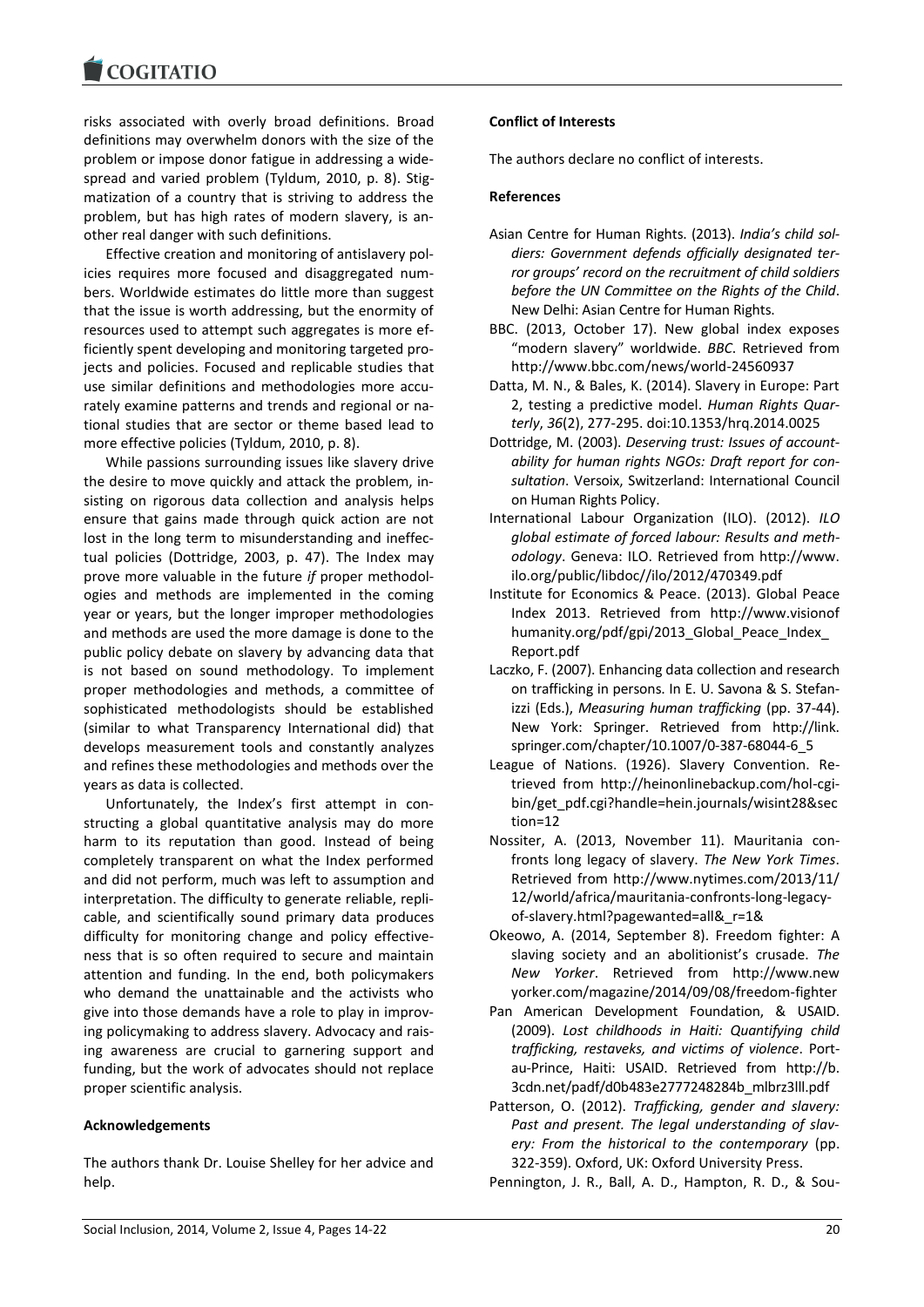**COGITATIO** 

lakova, J. N. (2009). The cross-national market in human beings. *Journal of Macromarketing*, *29*(2), 119-134. doi:10.1177/0276146708327630

- Steinfatt, T. M. (2002). *Working at the bar: Sex work and health communication in Thailand*. Westport, Connecticut: Greenwood Publishing Group.
- Steinfatt, T. M., Baker, S., & Beesey, A. (2002). *Measuring the number of trafficked women in Cambodia: 2002*. Honolulu, Hawaii: Globalization Research Center, University of Hawaii-Manoa. Retrieved from http://demo.telenovo.com/uploads/resources/files /755/SXINCM018\_Measuring\_Number\_Trafficked\_ Women\_in\_Cambodia\_PART\_1.pdf
- Tyldum, G. (2010). Limitations in research on human trafficking. *International Migration*, *48*(5), 1-13. doi:10.1111/j.1468-2435.2009.00597.x
- UNICEF. (2013). *Children with disabilitie*s. New York: UNICEF.
- United Nations. (1948). The universal declaration of human rights. Retrieved from http://www.un.org/ en/documents/udhr/index.shtml#a23
- United Nations. (1956). Supplementary Slavery Convention. Retrieved from http://heinonlinebackup. com/hol-cgi-bin/get\_pdf.cgi?handle=hein.journals/ wisint28&section=12
- United Nations. (2000a). *Protocol against the smuggling of migrants by land, sea and air*. New York: UN. Retrieved from http://www.uncjin.org/Docu ments/Conventions/dcatoc/final\_documents\_2/con

vention\_smug\_eng.pdf

- United Nations. (2000b). Protocol to prevent, suppress and punish trafficking in persons, especially women and children, supplementing the United Nations Convention against transnational organized crime. New York: UN Retrieved from https://treaties.un. org/pages/viewdetails.aspx?src=ind&mtdsg\_no=xvii i-12-a&chapter=18&lang=en
- United Nations. (2000c). United Nations Convention against transnational organized crime and the protocols thereto. New York: UN.
- US Congress. (2000). *Victims of Trafficking and Violence Protection Act of 2000* (Pub. L. No. H.R. 3244 § 2, Division A). Retrieved from http://www.state.gov/ j/tip/laws/61124.htm
- US State Department. (2013). *India 2013 human rights report*. Washington, D.C.: US State Department. Retrieved from http://www.state.gov/documents/ organization/220604.pdf
- US State Department. (2014). What is modern slavery? Retrieved from http://www.state.gov/j/tip/what
- Walk Free Foundation. (2013). The Global Slavery Index 2013. *Walk Free Foundation*. Retrieved from http:// www.globalslaveryindex.org/report/?download
- Walk Free Foundation. (n.d.). Endorsements—Walk Free Foundation—Global Slavery Index 2013. Retrieved from http://www.globalslaveryindex.org/ endorsements/#gordon-brown

#### **About the Authors**



# **Andrew Guth**

Andrew Guth is a PhD candidate at George Mason University where he works at the Terrorism, Transnational Crime, and Corruption Center (TraCCC) specializing on the issue of corruption. Mr. Guth holds a Masters degree in Public Policy from George Mason and a Bachelor of Science in Biology from the University of Kansas. Mr. Guth previously worked in the Philippines on the issues of corruption and human trafficking.



#### **Robyn Anderson**

Ms. Anderson earned her Bachelor of Science in Business Management in 1990 from Iowa State University, her Masters of Business Administration with a concentration in International Business in 2001 from Georgia State University and is currently pursuing both a Masters in Public Policy with an emphasis in National Security from George Mason University and a graduate degree from the Naval War College Fleet Seminar. Ms. Anderson is a 22 year veteran of the US federal government.



#### **Kasey Kinnard**

Kasey Kinnard is the Grant Administrator and Outreach Coordinator for the Terrorism, Transnational Crime and Corruption Center (TraCCC) at George Mason University, where her research areas include human trafficking, transnational crime, and wildlife crime and poaching. She holds a Master of Arts degree in International Commerce and Policy from George Mason University. Kasey previously served with the United States Peace Corps in South Africa, specializing in community development and teacher training. She received her Bachelor of Science degree from Indiana State University.